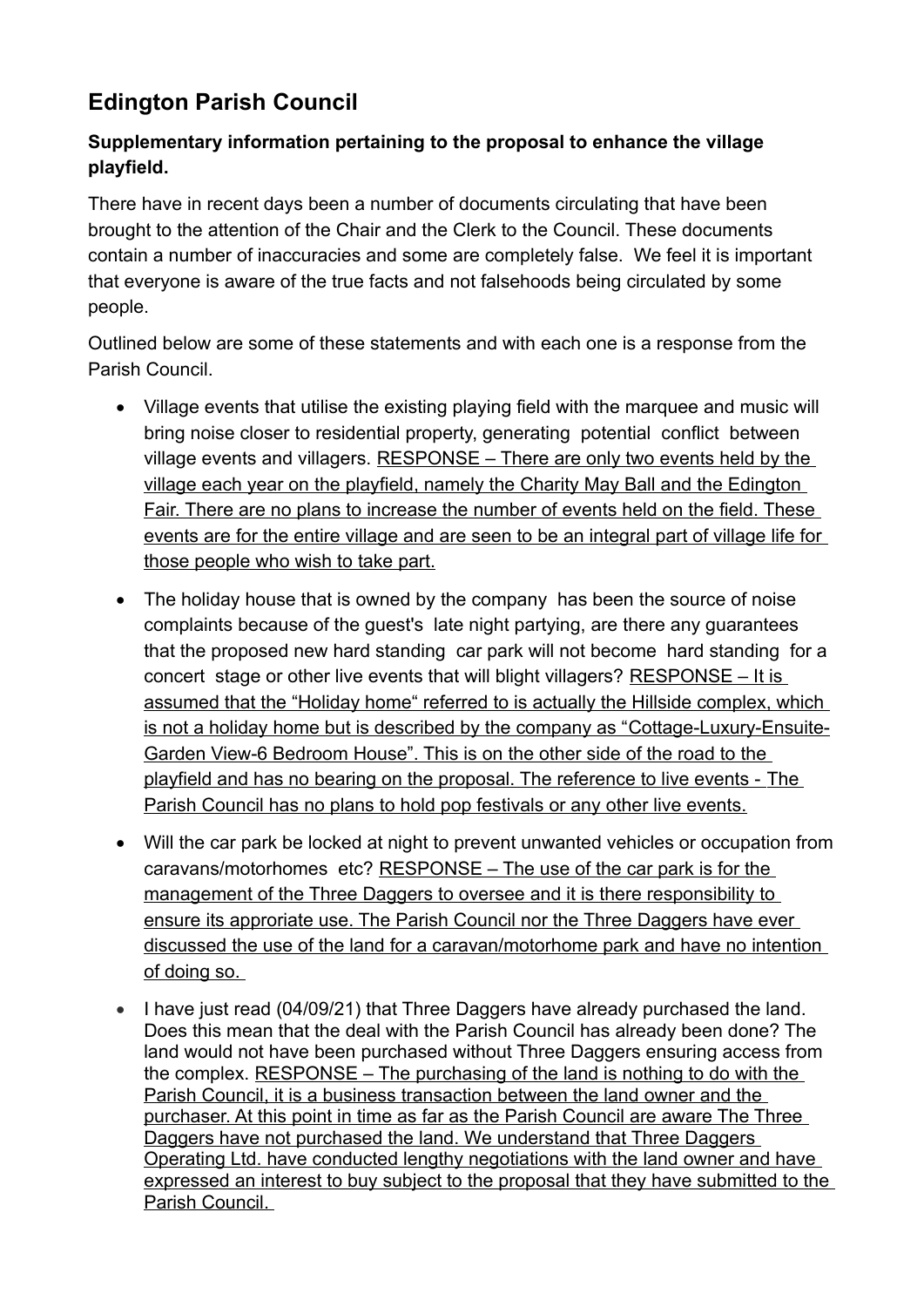- Any play equipment that needs to be moved as part of the arrangement would be moved by the contractors employed by the Three Daggers Operating Ltd. at no cost to the Parish Council. What play equipment will be retained by Three Daggers? This equipment was donated to the village. RESPONSE – All of the existing play equipment is the property of the Parish Council and will remain so. Any play equipment that needs to be moved will be remain the property of the PC
- Please also be aware the current owner of the field has already been seeking to buy additional surrounding pieces of adjacent land even to the point of knocking down buildings, to gain an access road on to the field for building a housing estate. RESPONSE – Any land owner has the right in a democracy to follow which ever path he chooses with his land providing he adheres to the requirements of the law. The Parish Council does not support any development on the northern part of the field and would oppose any such development.
- There have been stories circulating that other parties are interested in purchasing the field or part of it. RESPONSE – The purchasing of the field is purely a matter between the seller and prospective purchasers. The offer being put forward to the Parish Council by the Three Daggers Operating is separate to negotiations over the purchase of the field. It is an aspiration of the Parish Council that at some point in the future they will be able to acquire the remainder of the field to ensure its future as a community asset as a village green space.
- There is no telling what the Three Daggers are planning to do in the future RESPONSE – Any developments at the Three Daggers complex including the construction of a car park will be subject to the normal planning rules. The Parish Council will as always be consulted over any planning applications and at the approriate time will make a response to the application taking into consideration the impact of any development on the village.
- "We run the risk of having our village transformed beyond belief into a bustling little town with lots of cars and visitors" RESPONSE - The Parish Council have never had any plans and never will plan to change the village into a small town. Wiltshire Council have designated the village as a "Small Village" for development purposes and as such will only permit limited development. However the Parish Council is also keen to ensure that the village does not lose any more of its services. Some forty years ago we had two pubs, a bakery, two village shops one of which included a post office and a village school. We now have one pub, a shop and a post office, do we want to lose these as well?

This list is not exhaustive merely highlighting some of the more extreme comments being circulated.

The results from the latest village survey undertaken as part of the Neighbourhood Plan, indicated that some 60% of respondents stated that they felt that there should be more employment opportunities within the village. 57% of respondents stated that they would like to see more visitors to the village. 93% of respondents thought that local business should be supported and encouraged to stay in Edington. The Parish Council have a duty to ensure that wherever possible they meet the identified needs and wishes of the village.

The purpose of the Parish Meeting on Monday  $13<sup>th</sup>$  September is to allow villagers to express their views on the proposal put forward by Three Daggers Operating Ltd.